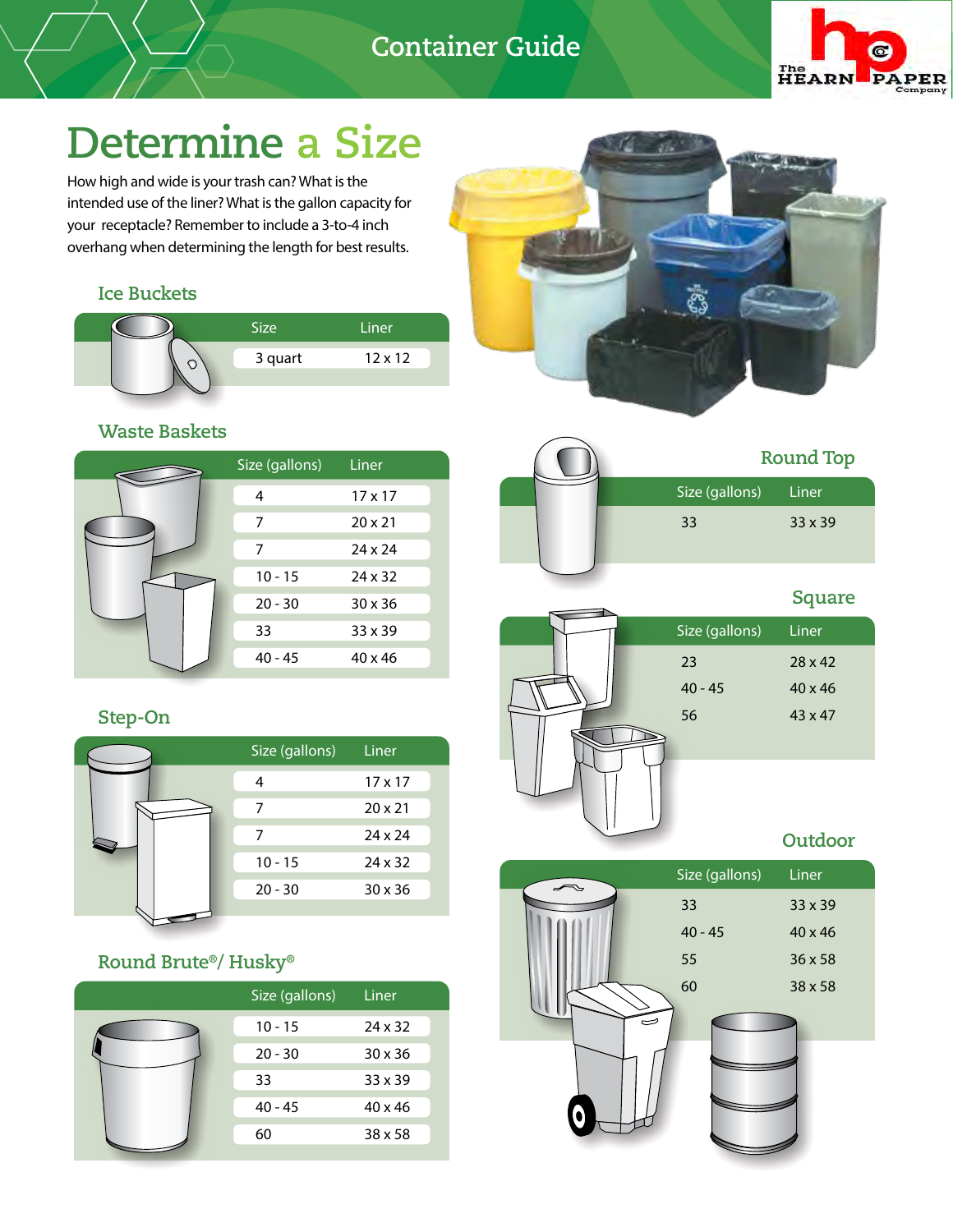

# **Calculating the Correct Bag Size**

The most effective way to save costs **is to size your liner correctly!** 

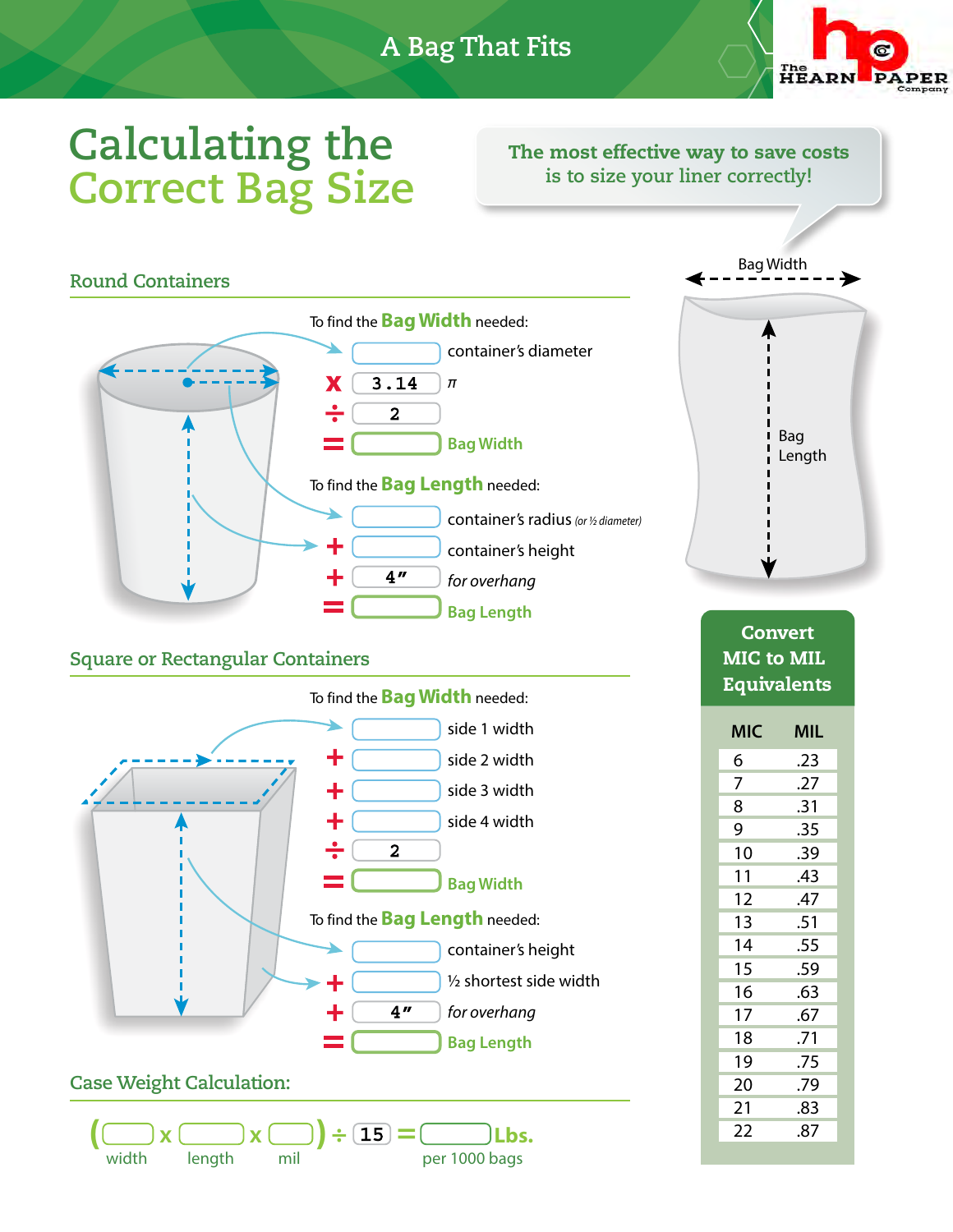

# Lesson 1 | Can Liner Basics **The Fundamentals**

## **1: Plastic Type**

| Plastic                                      | <b>Key Characteristics</b>                                                                                                                                                                                                                                                                                                                                                                                                                                 |  |  |
|----------------------------------------------|------------------------------------------------------------------------------------------------------------------------------------------------------------------------------------------------------------------------------------------------------------------------------------------------------------------------------------------------------------------------------------------------------------------------------------------------------------|--|--|
| <b>High-Density</b><br>(HD)                  | Makes "crinkly" noise when you move it - Think of a supermarket bag<br>Harder to start or puncture a hole in than Low Density (LLD)<br>Once a hole is started, will spread quickly or "zipper"<br>Thinner than LLD, but can hold same or greater weight as LLD liners<br>Gauge (thickness) measured in Micron (MIC)<br>Some suggested applications: cans without edges, paper, food, smooth heavy objects<br>Substantial cost savings on a per-liner basis |  |  |
| <b>Linear</b><br><b>Low-Density</b><br>(LLD) | Quiet when moved - No "crinkly" sound<br>Easier to start or puncture a hole in than HD<br>A hole will spread less quickly than HD<br>Gauge (thickness) measured in MIL<br>Most common type in the industry<br>Recommended for sharper objects and tough transport conditions                                                                                                                                                                               |  |  |

## **2: Bottom Seals**

| <b>Bottom</b>      | <b>Key Characteristics</b>                                                                                                                                                                                                                                                                                                                                                                         |
|--------------------|----------------------------------------------------------------------------------------------------------------------------------------------------------------------------------------------------------------------------------------------------------------------------------------------------------------------------------------------------------------------------------------------------|
| <b>Star Seal</b>   | Most common type in the market<br>$\bullet$<br>Bottom of the bag looks like a star or appears "bunched up"<br>۰<br>Conforms well to large round trash cans<br>۰<br>Minimum leak potential<br>۰<br>Most expensive and highest quality<br>۰<br>Star seal liners are designated by two dimensions (i.e. 40 x 46)<br>$\bullet$                                                                         |
| <b>Gusset Seal</b> | A flat style bag<br>$\bullet$<br>Both sides tuck in to form a gusset<br>۰<br>If bag is lying flat it will have a third dimension like an expandable envelope<br>$\bullet$<br>Conforms reasonably well to the shape of the trash can<br>۰<br>May leak – potential for weak bottom<br>۰<br>Least expensive<br>$\bullet$<br>Gusset seal liners are designated by three dimensions (i.e. 23 x 17 x 46) |
| <b>Flat Seal</b>   | Bag will lay out perfectly flat like a tube with a seal on one end or resemble a pillow case<br>$\bullet$<br>Does not conform to the shape of the trash can<br>$\bullet$<br>Holds 20-30% more than a star sealed<br>$\bullet$<br>Medium leak potential<br>$\bullet$<br>Flat seal liners are designated by two dimensions (e.g. 40 x 46)<br>$\bullet$                                               |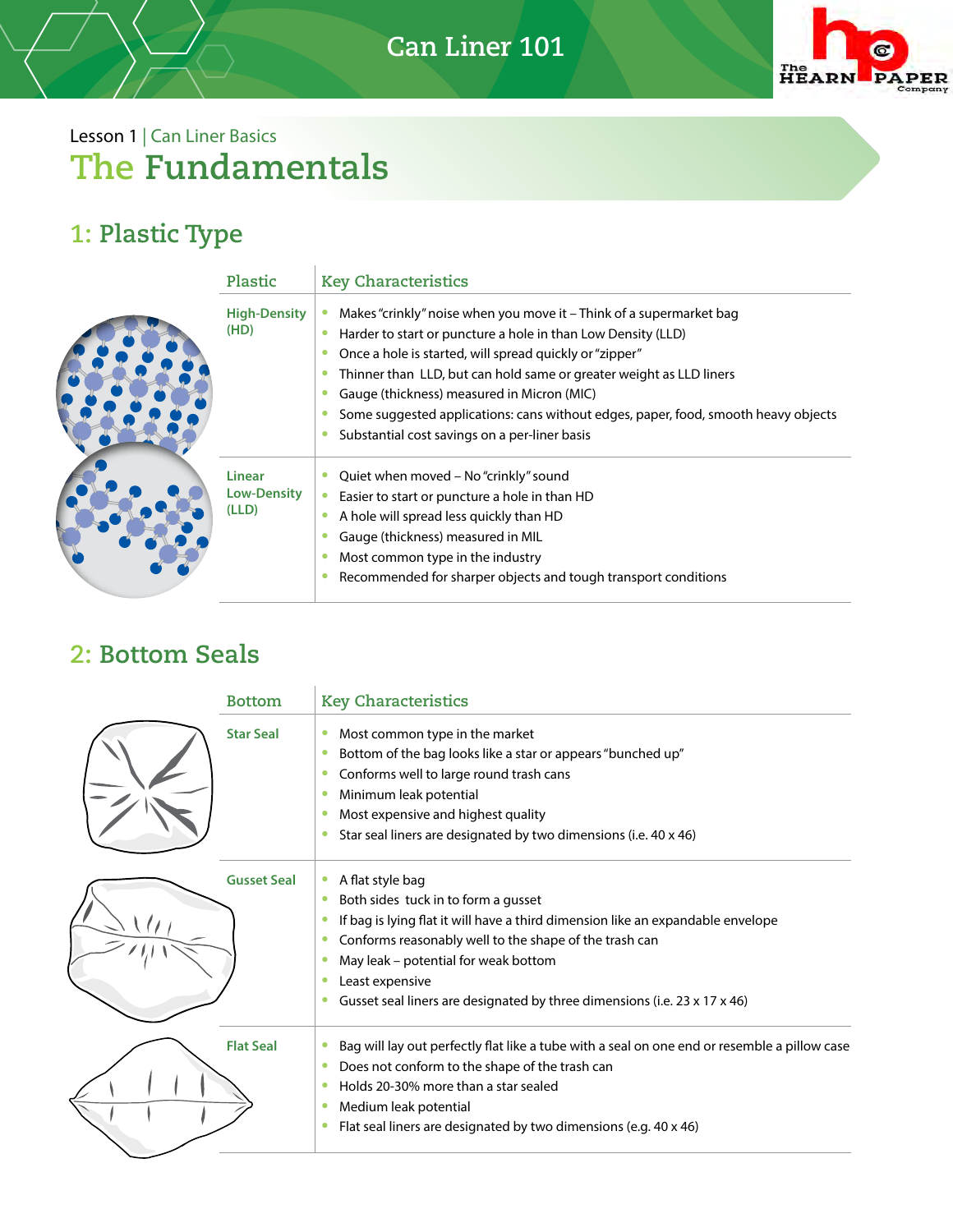## **Can Liner 101**



### Lesson 1 | Can Liner Basics **The Fundamentals**

## **3: Package Dispensing**



| Flat (Bulk Pack)                                              | <b>Coreless Rolls</b>                                                                                                     | <b>Cored Rolls</b>                                                             |
|---------------------------------------------------------------|---------------------------------------------------------------------------------------------------------------------------|--------------------------------------------------------------------------------|
| Individually folded and boxed for<br>one at-a time dispensing | Does not have a cardboard cylinder<br>center. Features perforated edges, or<br>interleaved for non-perforated dispensing. | Liners rolled together on top of a<br>cardboard cylinder with perforated edges |

### **4: Static Load**

Static load (lifting strength) is the best way to choose bag strength. Approximate gauge equivalents for static load are listed below:

| Weight                    | <b>Linear Low Density</b> | <b>High Density</b> | <b>Strength Grade</b>                                                     |  |
|---------------------------|---------------------------|---------------------|---------------------------------------------------------------------------|--|
| <b>Light Weight</b>       | $0.36 - 0.49$ Mil         | $7-9$               | For crumpled papers, cups, light waste, etc.                              |  |
| <b>Medium Weight</b>      | $0.50 - 0.60$ Mil         | 10-12 Mic           | For packaging waste, wet paper, etc.                                      |  |
| <b>Heavy Weight</b>       | $0.61 - 0.74$ Mil         | 13-14 Mic           | For light wood, metal scraps, wet cardboard, etc.                         |  |
| <b>Extra Heavy Weight</b> | $0.75 - 0.80$ Mil         | 15-17 Mic           | For heavy, sharp or wet trash                                             |  |
| <b>Super Tuff</b>         | $0.81 - 1.0$ Mil          |                     |                                                                           |  |
| <b>Super Heavy</b>        | $1.1 - 1.2$ Mil           |                     | For heaviest cleanup jobs in<br>warehouse, cafeteria, or facility grounds |  |
| <b>XXH</b>                | 1.3 - 1.9 Mil             | 18-24 Mic           |                                                                           |  |
| <b>XXXH</b>               | $2.0 - 3.0$ Mil           |                     |                                                                           |  |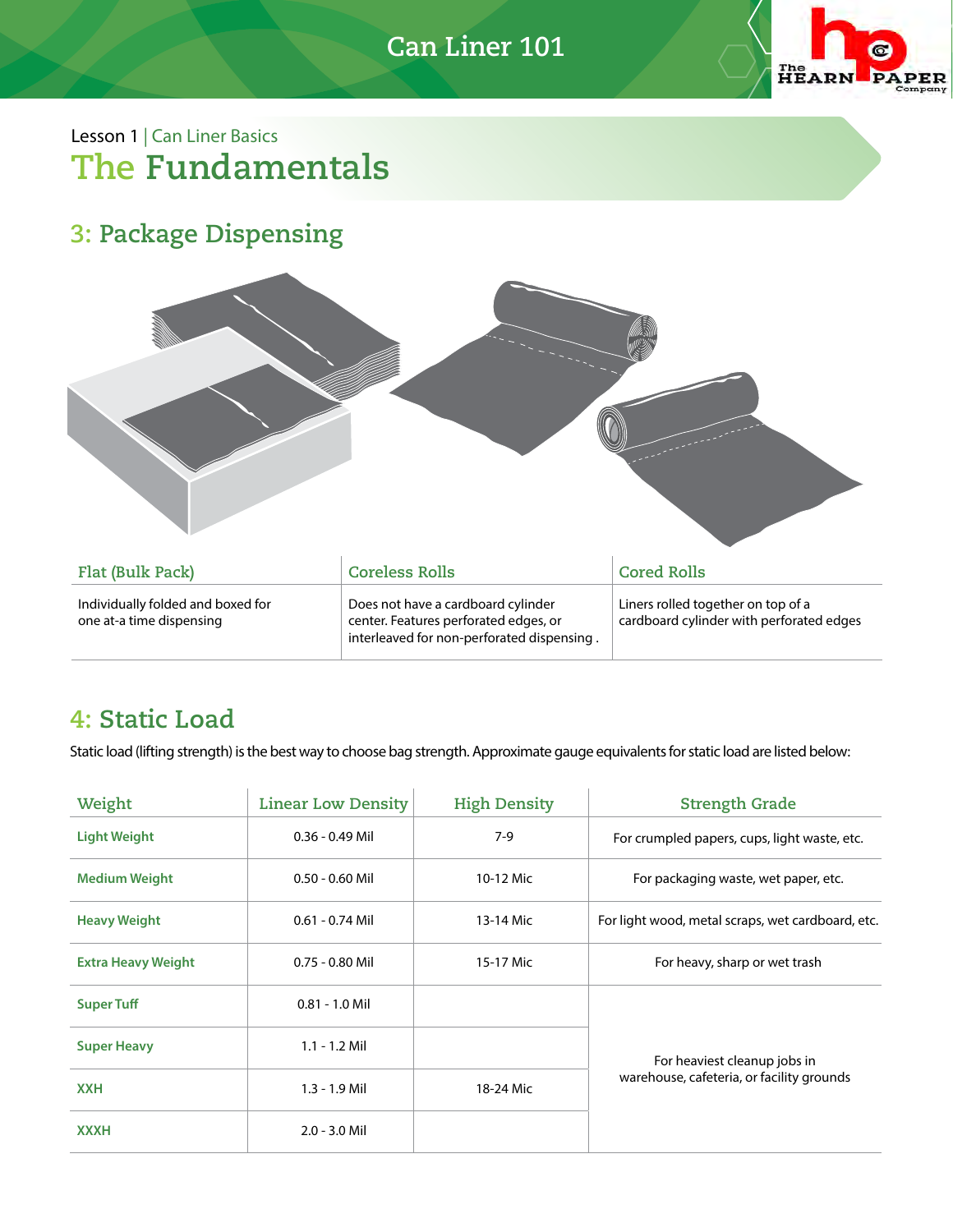**Can Liner 101** 



## Lesson 2 | Can Liner Considerations **The Helpful Tips**

### **When Choosing a Bag...**

#### **1 Choose bag size and bottom seal of the liner based on type of trash can being used**

- Some manufacturers will state liner sizes in "gallons" in an attempt to offer smaller liners that use less plastic
- Most manufacturers use the item number to indicate the liner size even though it is not the actual size of the liner
- Star sealed can liners are the most expensive and highest quality since they conform better to larger, round trash cans
- Gusset sealed bags are the least expensive and will tend to leak, unlike star seal or flat seal

#### **2 Choose plastic type (HD or LLD)**

- High density liners are lower in cost than low density liners
- Recycled plastic or repro liners yield a bag with a lower capacity for weight at a lower cost.
- A thicker repro liner is needed to lift the same amount of static weight as a virgin resin bag

#### **3 Verify the gauge or thickness of the liner**

- Some manufacturers avoid stating the actual thickness of the liners, an attempt to sell less plastic for a higher price
- There is no governing agency to ensure that thicknesses listed on the carton is what is actually in the box. Weighing the case and comparing against other brands will help identify any differences. Less weight equals less plastic.
- Many manufacturers will test liner samples in their lab to give you the actual mil/mic thickness of a competitive product for comparison purposes

**4 Check how many liners are in the case and calculate the cost per can liner pricing** 

- **•** Fewer liners in a case gives the appearance of a better value because of the lower price
- Calculating the cost per can liner will give you the true cost per use

**5** When in doubt, weigh the case! This will help determine what's really in the box!

# **The** Ultimate **Tip:**

The most effective way to save costs **is to size your liner correctly with the proper strength characteristic for your load application!**